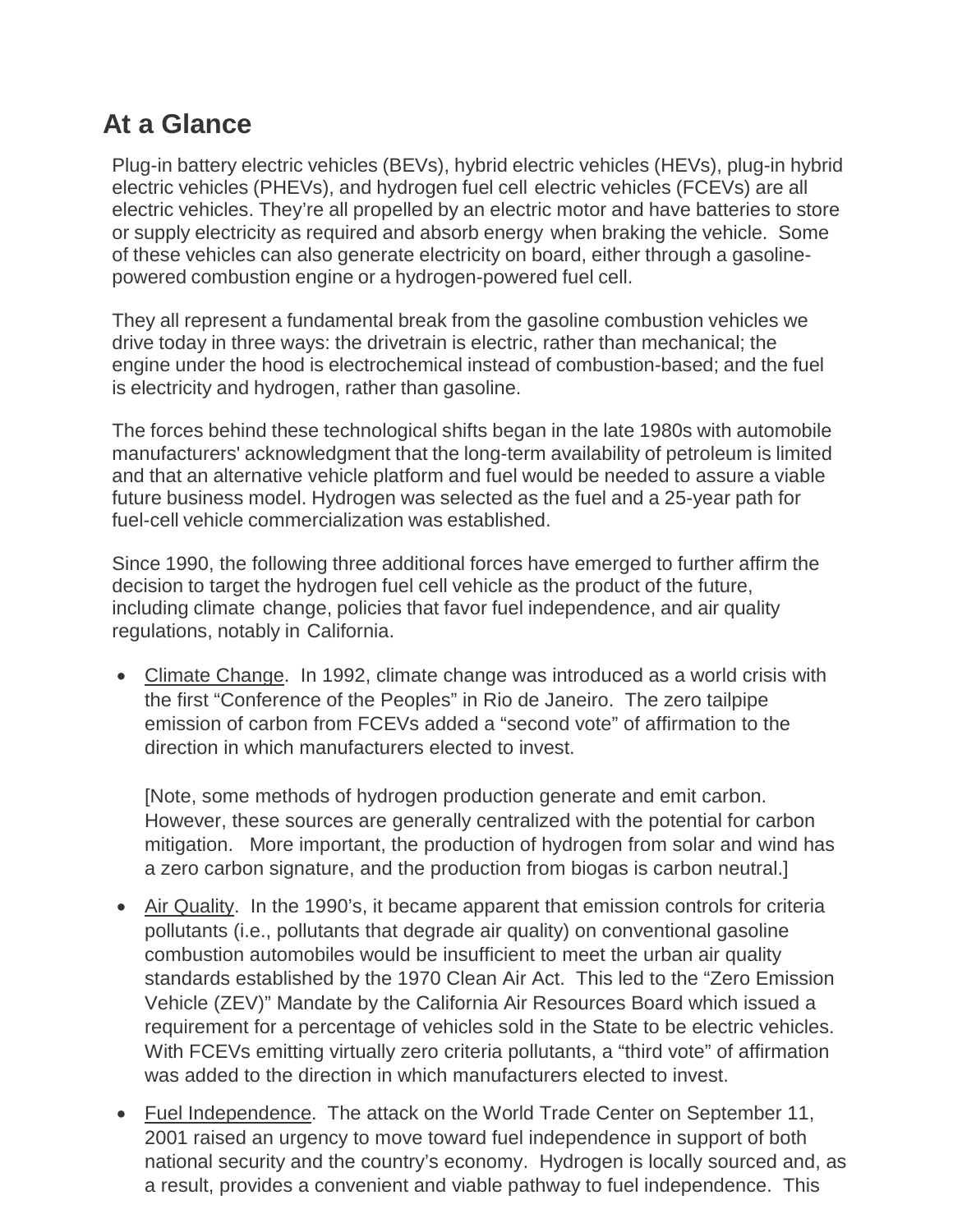added an additional "vote" of affirmation for the direction undertaken by the manufacturers for the next generation vehicle.

#### **Battery electric vehicles (BEVs)**

In the past five years, though, there's been a resurgence of battery electric vehicles, which rely solely on battery power. Examples include the Nissan Leaf, the GM Spark and the Kia Soul. After 40 to 60 miles, the batteries are depleted and need to be recharged by plugging into a residential circuit or 220-volt, purpose-built charger at a commercial center or workplace. Charging time depends on the voltage, the charger technology and the battery "state of charge" (i.e., how much the battery has been depleted) but generally requires one to six hours to fully charge the vehicle.

A BEV is attractive because its range satisfies the majority of trips taken by the public, recharging at home is convenient, and driving is vibration-free and quiet. The size of the vehicle is relatively small, providing good maneuverability and relatively easy parking, and there are no air pollutants during driving. BEVs also have the potential to balance the electric grid by charging overnight when grid resources are under-utilized.

Working against BEVs is the time required to recharge the vehicle and the range anxiety – that is, concern over limited driving range – experienced by drivers, which effectively reduces the useful range of the vehicle. Also, charging can stress the electric grid and there are cases where there is no charging infrastructure available, particularly for people who live in apartments.

Following California's zero emissions vehicle mandate, BEVs were first commercialized in the 1990s but the market waned in the 2000s. With a number of passenger cars available for sale or lease, the market is being tested today to assess public demand for this limited-range, but convenient vehicle. Advances in battery technology have the potential to increase range.

# **Hybrid electric vehicles (HEVs)**

Hybrid electric vehicles are a BEV with a gasoline combustion engine on board to generate electricity and move the car in conjunction with the electric motor. They can provide the same 300-mile range people expect with a conventional gasoline vehicle. And with advanced software controls, the combustion engine interacts with the batteries to achieve high efficiencies and low emission of pollutants.

HEVs have been offered for sale in the United States since 2000, with the Prius, first introduced by Toyota in Japan in 1997, a prominent example. In 2012 and 2013, the Prius was the best-selling vehicle in California with over seven million vehicles sold, reflecting consumers' remarkably positive acceptance of the vehicle.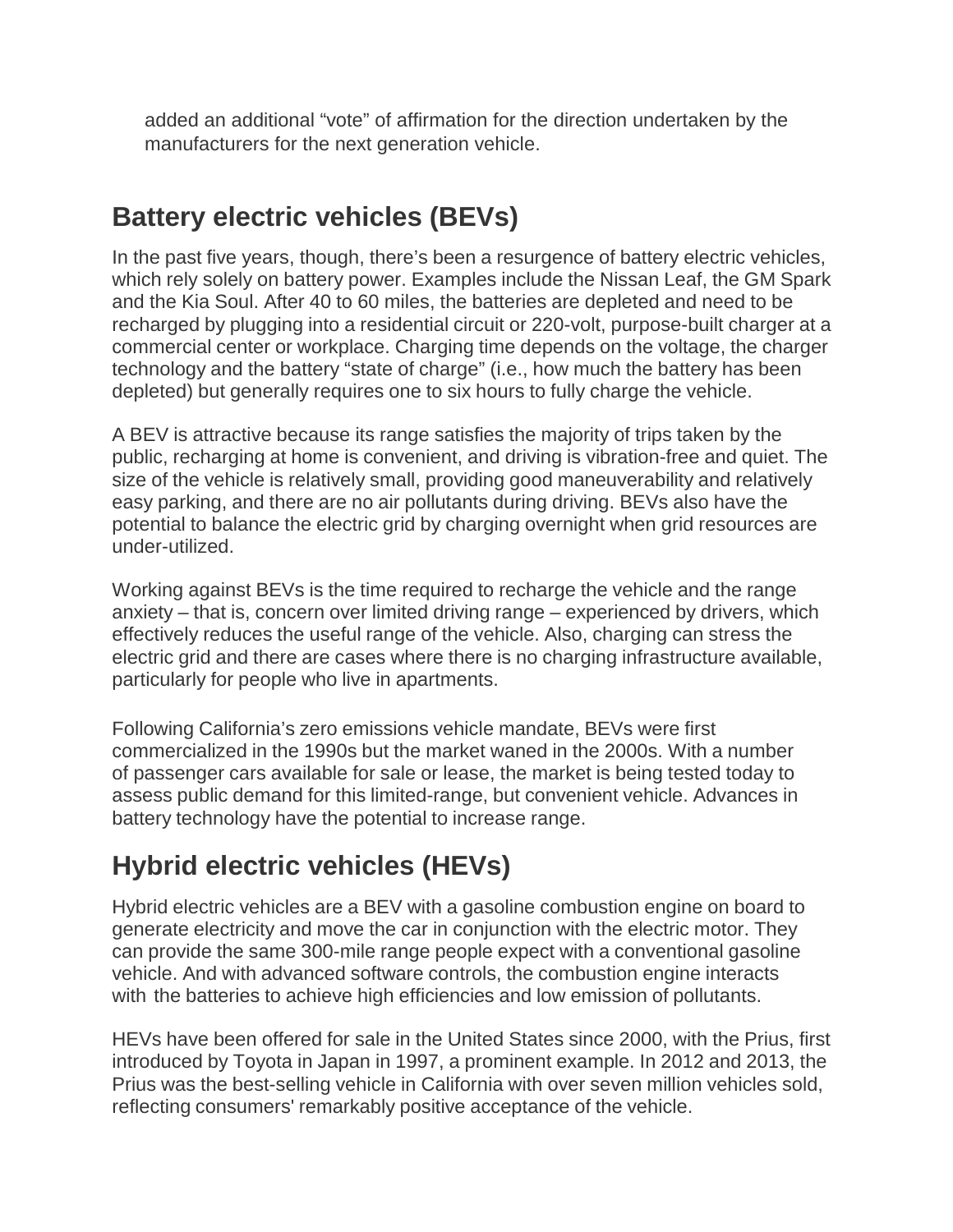# **Plug-in hybrid electric vehicles (PHEVs)**

PHEVs are a HEV with added battery capacity that can provide an electric drive range of between ten and 60 miles. The Chevy Volt, for example, can drive nearly 40 miles on battery power before a gasoline generator kicks in. This allows the convenience of recharging the batteries overnight at home and a daily electric range that the majority of the US public does not exceed. And the PHEV provides the 300 mile range which the driving public is accustomed to.

## **Hydrogen fuel cell electric vehicles (FCEVs)**

Fuel cell vehicles are hybrid electric vehicles with two major differences. A fuel cell, an electrochemical device that takes a fuel, such as hydrogen, and oxygen from the air to generate electricity, replaces the gasoline engine under the hood. The fuel cell has remarkably high efficiency (three times that of the conventional gasoline automobile) and zero emission of air pollutants when driving. The product of the reaction is water, which is exhausted through the tailpipe with nitrogen and some oxygen remaining from the air. And instead of a gasoline tank, there are hydrogen storage tanks. The refueling time of a fuel cell vehicle is comparable to a conventional gasoline automobile and fuel can be sourced domestically.

Some of the challenges associated with fuel cell vehicles are the limited number of hydrogen fueling stations nationally. California has the most hydrogen fueling stations in the US, with 51 projected to be operating by the end of 2015, over 70 by the end of 2017, and 100 by 2020. Sixty eight stations are considered the initial minimum to support acceptance of fuel cell vehicles in the State.

#### **Going forward**

The market is discovering that the BEV is an attractive complement (not replacement) to the conventional gasoline vehicle. The gasoline-powered HEV and PHEV are emerging to meet environmental regulations while maintaining the overall driving experience of range and size the market is accustomed to.

The cost of the vehicles and the cost of driving the vehicles are, for all practical purposes, competitive and compelling. Depending on the cost of electricity and the cost of gasoline, the cost per mile can favor one or the other. The PHEV provides the customer with the option of using either electricity or gasoline.

The fuel cell electric vehicle is emerging as a natural evolution of the hybrid and plug-in electric hybrid. As a result, one can foresee that the BEV and the FCEV represent the next-generation alternatives to the conventional and hybridized gasoline vehicle for fulfilling light-duty transportation needs. The BEV provides convenience and maneuverability, and the FCEV provides range, flexibility in vehicle size, and rapid fueling. Both vehicles achieve fuel independence, a separation from geo-politics, and attractive environmental attributes.

The purchase cost and operating cost of battery electric and fuel cell vehicles are comparable today. It's likely that the cost of hydrogen will decrease in the future due